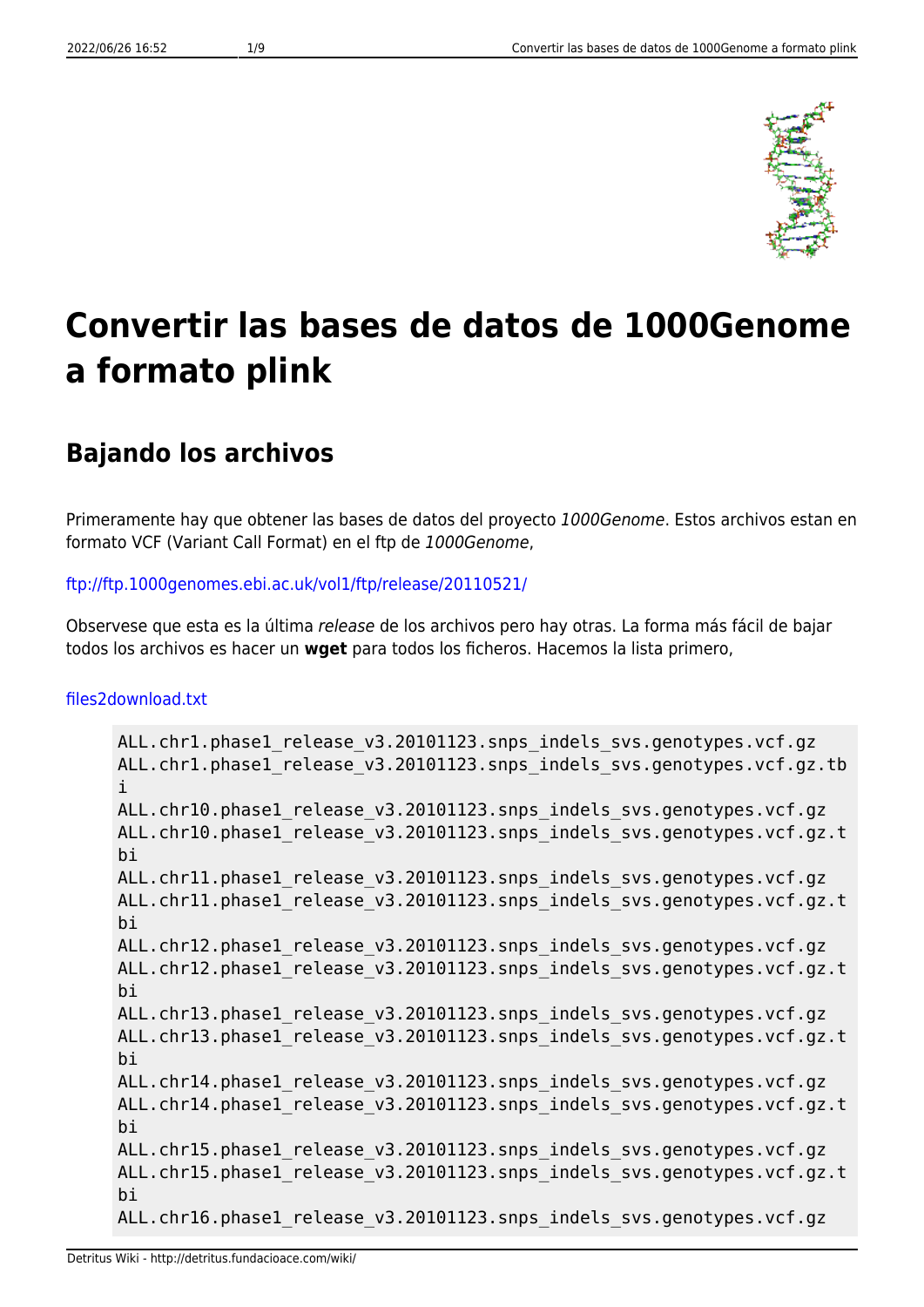ALL.chr16.phase1 release v3.20101123.snps indels svs.genotypes.vcf.gz.t bi ALL.chr17.phase1 release v3.20101123.snps indels svs.genotypes.vcf.gz ALL.chr17.phase1 release v3.20101123.snps indels svs.genotypes.vcf.gz.t bi ALL.chr18.phase1 release v3.20101123.snps indels svs.genotypes.vcf.gz ALL.chr18.phase1\_release\_v3.20101123.snps\_indels\_svs.genotypes.vcf.gz.t bi ALL.chr19.phase1 release v3.20101123.snps indels svs.genotypes.vcf.gz ALL.chr19.phase1 release v3.20101123.snps indels svs.genotypes.vcf.gz.t bi ALL.chr2.phase1\_release\_v3.20101123.snps\_indels\_svs.genotypes.vcf.gz ALL.chr2.phase1 release v3.20101123.snps indels svs.genotypes.vcf.gz.tb i ALL.chr20.phase1 release v3.20101123.snps indels svs.genotypes.vcf.gz ALL.chr20.phase1 release v3.20101123.snps indels svs.genotypes.vcf.gz.t bi ALL.chr21.phase1 release v3.20101123.snps indels svs.genotypes.vcf.gz ALL.chr21.phase1 release v3.20101123.snps indels svs.genotypes.vcf.gz.t bi ALL.chr22.phase1 release v3.20101123.snps indels svs.genotypes.vcf.gz ALL.chr22.phase1 release v3.20101123.snps indels svs.genotypes.vcf.gz.t bi ALL.chr3.phase1 release v3.20101123.snps indels svs.genotypes.vcf.gz ALL.chr3.phase1\_release\_v3.20101123.snps\_indels\_svs.genotypes.vcf.gz.tb i ALL.chr4.phase1 release v3.20101123.snps indels svs.genotypes.vcf.gz ALL.chr4.phase1 release v3.20101123.snps indels svs.genotypes.vcf.gz.tb i ALL.chr5.phase1 release v3.20101123.snps indels svs.genotypes.vcf.gz ALL.chr5.phase1 release v3.20101123.snps indels svs.genotypes.vcf.gz.tb i ALL.chr6.phase1 release v3.20101123.snps indels svs.genotypes.vcf.gz ALL.chr6.phase1 release v3.20101123.snps indels svs.genotypes.vcf.gz.tb i ALL.chr7.phase1 release v3.20101123.snps indels svs.genotypes.vcf.gz ALL.chr7.phase1 release v3.20101123.snps indels svs.genotypes.vcf.gz.tb i ALL.chr8.phase1\_release\_v3.20101123.snps\_indels\_svs.genotypes.vcf.gz ALL.chr8.phase1\_release\_v3.20101123.snps\_indels\_svs.genotypes.vcf.gz.tb i ALL.chr9.phase1 release v3.20101123.snps indels svs.genotypes.vcf.gz ALL.chr9.phase1 release v3.20101123.snps indels svs.genotypes.vcf.gz.tb i

**Nota:** Los archivos .tbi son los indices que usan las herramientas de procesamiento de VCF para poder leer mas rapidos las DBs. Los he puesto aqui para que no sorprenda su existencia.

y despues la bajamos,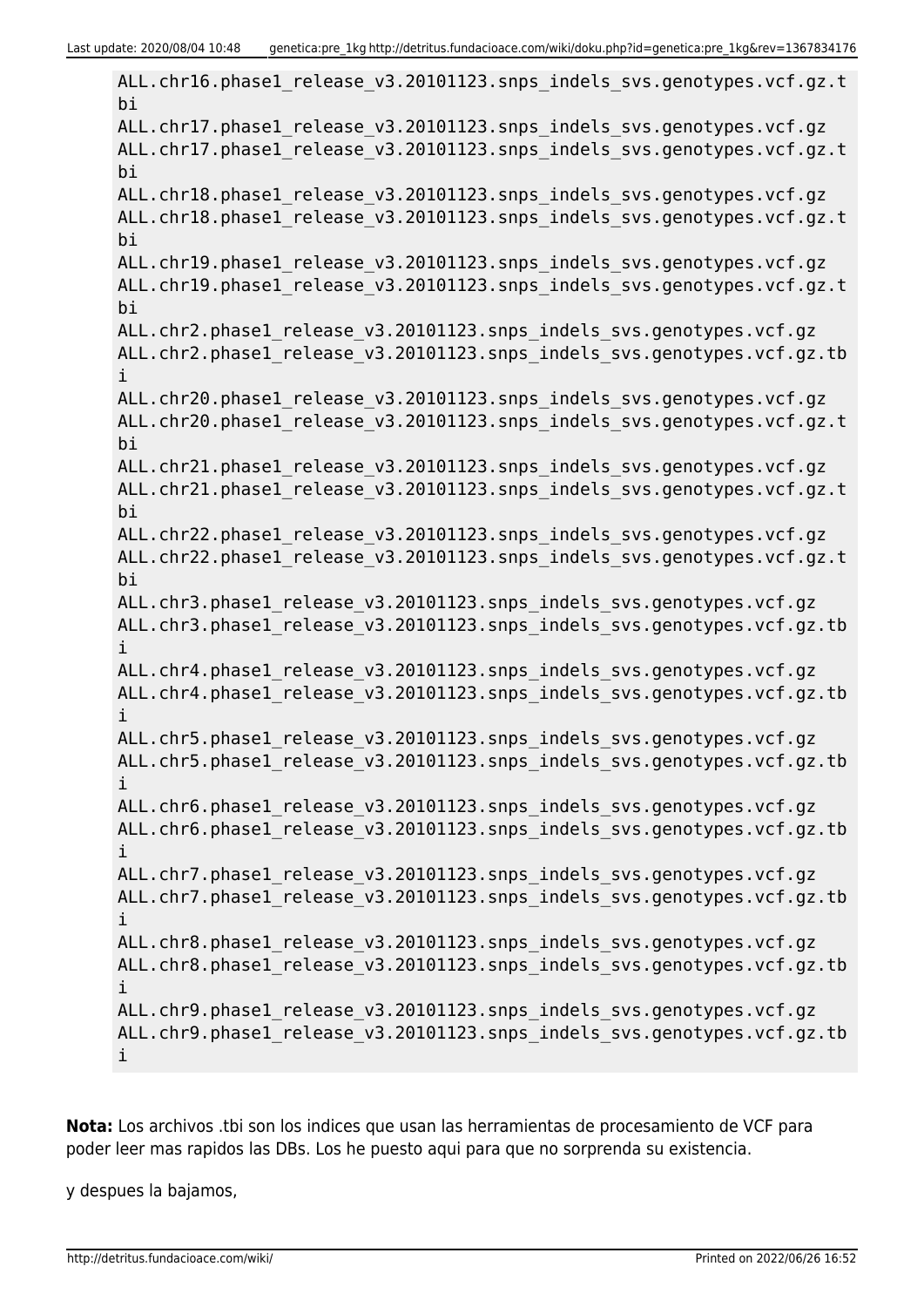```
alias fget='wget -U "Mozilla/5.0 (X11; Linux x86_64; rv:10.0.11)
Gecko/20121121 Firefox/10.0.11"';
for x in `cat files2download.txt`; do fget
ftp://ftp.1000genomes.ebi.ac.uk/vol1/ftp/release/20110521/$x ; done
```
# **Convirtiendo con vcf\_to\_ped\_converter.pl**

Una vez que tengamos los archivos vamos a buscar los conversores necesarios. La descripcion de como se convierte puede verse en <http://www.1000genomes.org/faq/can-i-convert-vcf-files-plinkped-format>

Hay dos scripts que son necesarios vcf to ped converter.pl y tabix. El primero es un script de perl cuya ultima version puede obtenerse de, [ftp://ftp.1000genomes.ebi.ac.uk/vol1/ftp/technical/browser/vcf\\_to\\_ped\\_converter/](ftp://ftp.1000genomes.ebi.ac.uk/vol1/ftp/technical/browser/vcf_to_ped_converter/)

El segundo es un paquete que forma parte de las [SAM Tools](http://samtools.sourceforge.net/) y que puede bajarse de [http://sourceforge.net/projects/samtools/files/tabix/.](http://sourceforge.net/projects/samtools/files/tabix/) La pagina de manual esa en <http://samtools.sourceforge.net/tabix.shtml>. Una vez bajado y **compilado** se debe configurar el PATH del usuario para que se tenga acceso a el. Todo esto está hecho en **detritus** y lo que faltaria por usuario es añadir el PATH al archivo ~/.bash profile. Algo así,

PATH=\$PATH:/opt/tabix

Cuando se intenta convertir los archivos que se han bajado da un error,

```
$ /opt/gntics/vcf_to_ped_convert.pl -vcf
/media/1000Genome/ALL.chr1.phase1 release v3.20101123.snps indels svs.genoty
pes.vcf.gz -sample_panel_file
/media/1000Genome/phase1_integrated_calls.20101123.ALL.panel -population CEU
-region 1:10583-249239465
[tabix] the index file either does not exist or is older than the vcf file.
Please reindex.
tabix exited with status 1 at /opt/gntics/vcf_to_ped_convert.pl line 198.
```
Lo que esta diciendo es que hay que reindexar el archivo. Esto se hace con,

```
tabix -p vcf
/media/1000Genome/ALL.chr1.phase1 release v3.20101123.snps indels svs.genoty
pes.vcf.gz
```
Despues de esto ya es posible convertir el archivo a formato ped,

```
$ /opt/gntics/vcf_to_ped_convert.pl -vcf
/media/1000Genome/ALL.chr1.phase1 release v3.20101123.snps indels svs.genoty
pes.vcf.gz -sample_panel_file
/media/1000Genome/phase1_integrated_calls.20101123.ALL.panel -population CEU
-population TSI -population IBS -region 1:10583-249239465
Created 1_10583-249239465.info and 1_10583-249239465.ped
```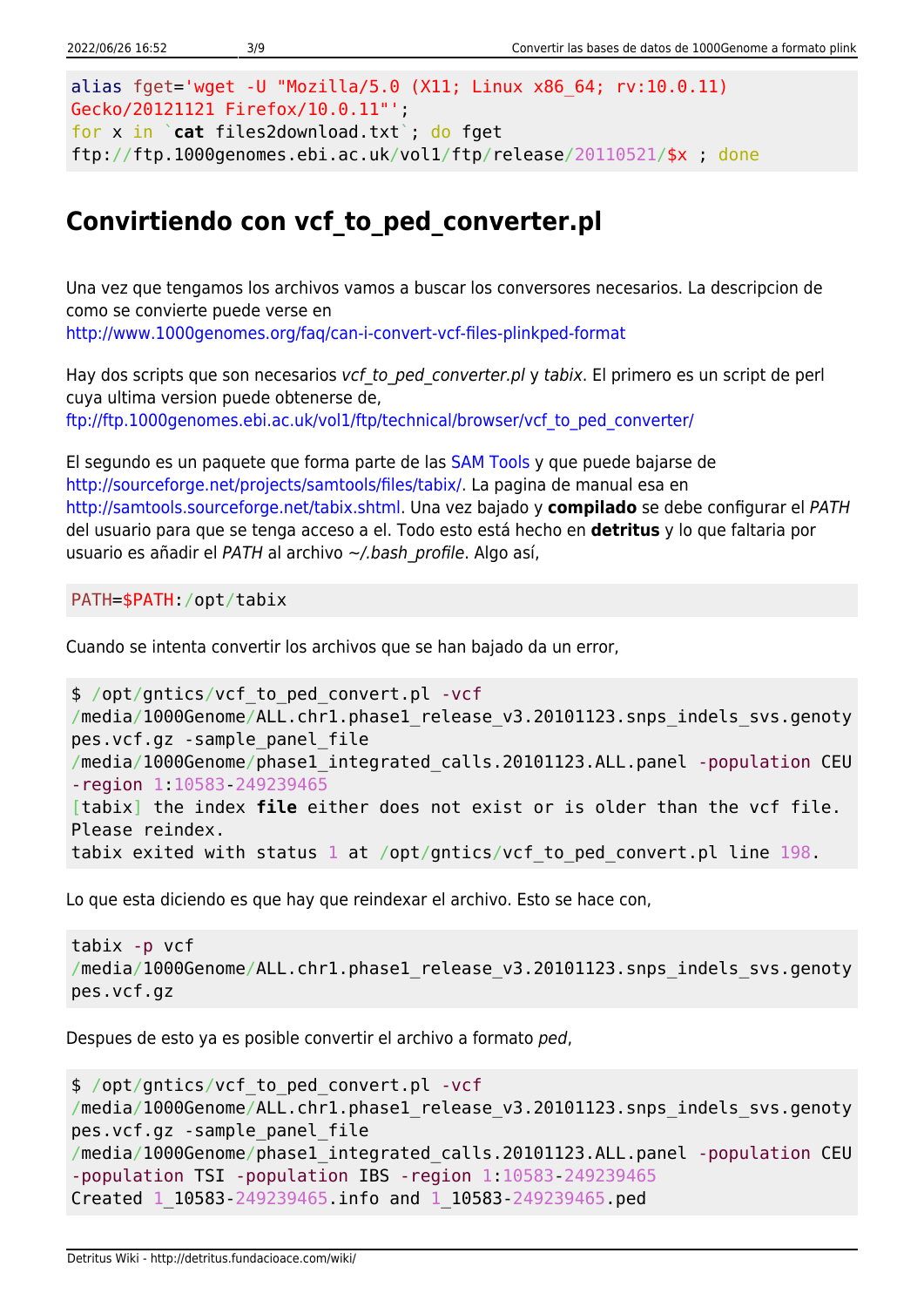Aqui ya casi hemos terminado. Falta sólo convertir el archivo .info a un archivo .map. Esto se hace,

**awk** {'print "1 "\$1" 0 "\$2'} 1\_10583-249239465.info > 1\_10583-249239465.map

#### **batching**

Reindex:

```
for x in `cat files2download.txt | grep -v tbi`; do tabix -f -p vcf $x; done
```
Convert:

```
for x in `cat files2download.txt | grep -v tbi`;
do
chr=$(echo $x | sed 's/.*chr\(.*\)\.phase.*/\1/');
p0=$(zcat $x | grep "^$chr" | head -n 1 | awk {'print $2'});
pf=$(zcat $x | tail -n 1 | awk {'print $2'});
/opt/gntics/vcf to ped convert.pl -vcf *x -sample panel file
phase1_integrated_calls.20101123.ALL.panel -population CEU -population TSI -
population IBS -region $chr:$p0-$pf;
done;
```
info2map:

```
for x in *. info;
do
chr=$(echo $x | awk -F"_" {'print $1'});
awk -v chr="$chr" {'print chr" "$1" 0 "$2'} $x > ${x%.info}.map;
done;
```
# **Convirtiendo con VCFtools**

[VCFtools](http://vcftools.sourceforge.net/index.html) es una herramienta para manipular los archivos VCF. Entre otras cosas permite convertir a otros formatos tal y como se indica en la [documentacion.](http://vcftools.sourceforge.net/options.html) Tras bajar y **compilar** este paquete ha de añadirse al PATH del usuario en ~/.bash\_profile,

```
PATH=$PATH:/opt/vcftools_0.1.10/bin
```
Despues ejecutamos la conversión a tped, (la conversion a ped da problemas)

```
vcftools --gzvcf
ALL.chr9.phase1_release_v3.20101123.snps_indels_svs.genotypes.vcf.gz --
plink-tped --out chr9
```
y hacemos la traspuesta al mismo tiempo que el binario

plink --tped chr9.tped --tfam chr9.tfam --alleleACGT --make-bed --out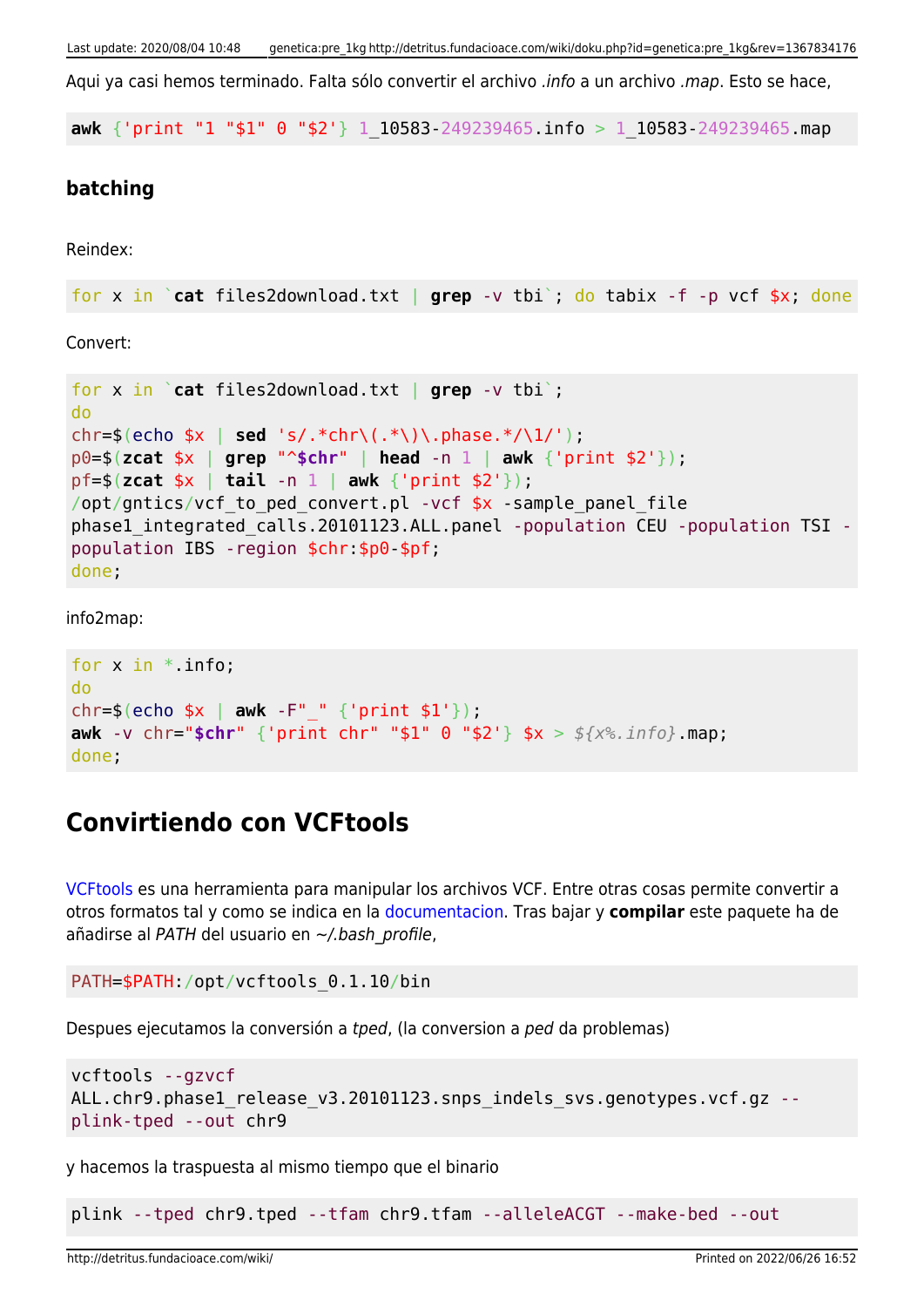#### chr9\_ok

#### **Ventajas**

- Puede convertirse **todo** el archivo vcf, no hay que especificar la poblacion.
- Tampoco hay que especificar las regiones a convertir.

#### **Desventajas**

• No hay una forma clara de especificar la poblacion target por lo que en principio hay que procesar todo junto (La cosa va a tardar bastante mas)

### **batching**

Para correr esto por todos los archivos,

```
for x in `cat files2download.txt | grep -v tbi`;
do
chr=$(echo $x | sed 's/.*chr\(.*\)\.phase.*/\1/');
vcftools --gzvcf $x --plink-tped --out chr${chr}_tmp;
plink --tped chr${chr}_tmp.tped --tfam chr${chr}_tmp.tfam --alleleACGT --
make-bed --out all_chr${chr};
rm -rf chr${chr}_tmp.*;
done;
```
# **Preprocesando con plink**

Primero hay que recodificar los alelos a ACGT y de paso los pasamos a binario (solo es necesario si hemos converitdo con el primer metodo)

**Cuidado:** Hay que garantizar que el orden de los archivos sea el correcto para que el archivo resultante empiece por el cromosoma 1

```
for x in * ped;
do
plink --file ${x%.ped} --out ${x%.ped} --alleleACGT --make-bed;
done;
```
Vamos a intentar juntarlos todos

```
afr=(`ls *.bed`);
for (( i=1; i<${#afr[@]}; i++ ));
do
x=${afr[$i]};
echo "${x} ${x%.bed}.bim ${x%.bed}.fam" >> allfiles.txt;
done;
x=${afr[0]};
plink --bfile ${x%.bed} --merge-list allfiles.txt --make-bed --out
```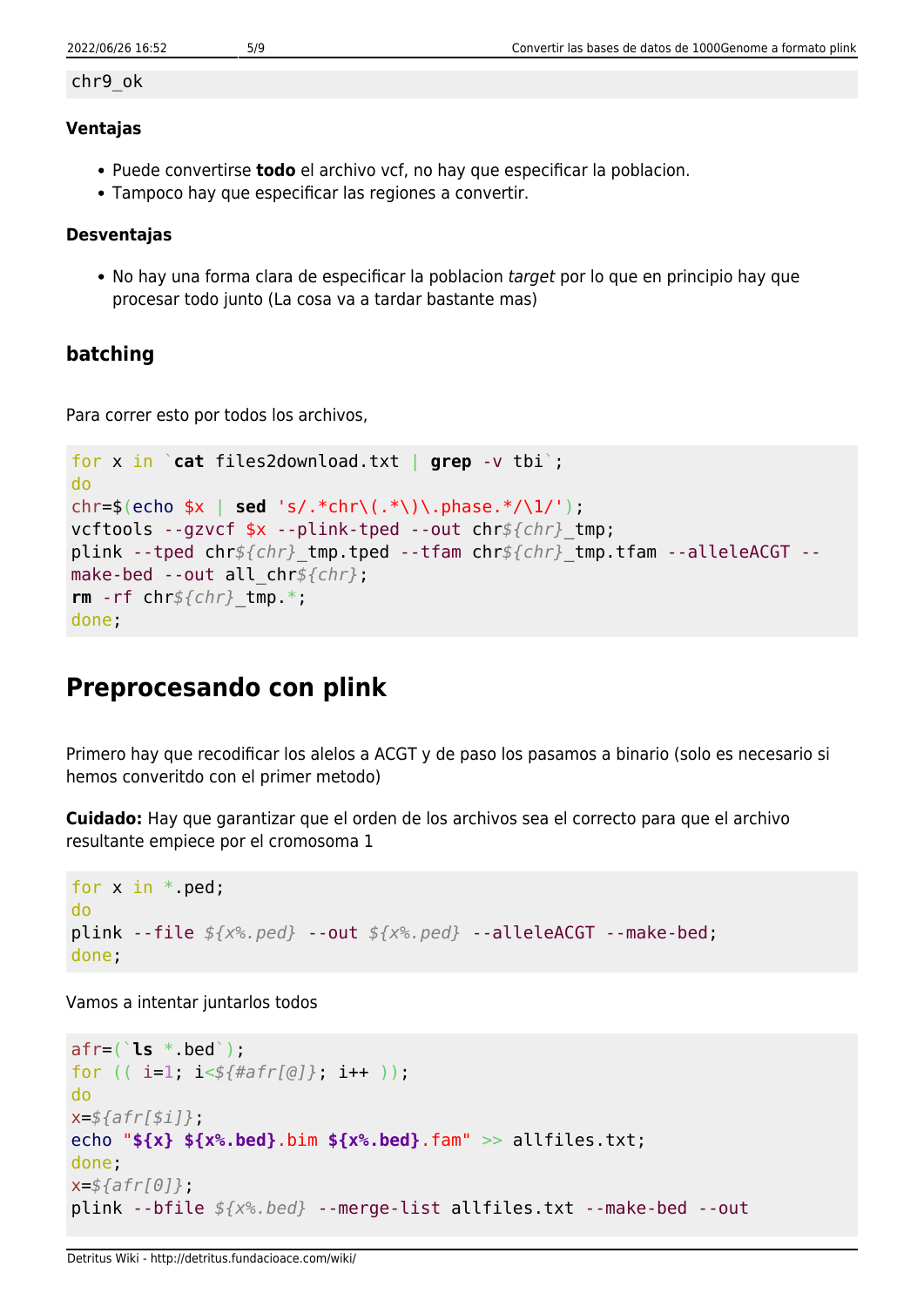1000genome\_CEU\_merged

## **y ya ta**

Ahora hay que seguir fundiendo la DB que tenemos con nuestros datos: [para poder imputar](http://detritus.fundacioace.com/wiki/doku.php?id=genetica:plink_1kg_impute)

## **porqueria que puede pasar**

### **DUPLICATE MARKERS FOUND**

```
$ vcftools --gzvcf
/media/1000Genome/ALL.chr22.phase1_release_v3.20101123.snps_indels_svs.genot
ypes.vcf.gz --plink-tped --out chr22_tmp && plink --tped chr22_tmp.tped --
tfam chr22_tmp.tfam --alleleACGT --make-bed --out all_chr22 && rm -rf
chr22 tmp.*VCFtools - v0.1.10
(C) Adam Auton 2009
Parameters as interpreted:
     --gzvcf
/media/1000Genome/ALL.chr22.phase1 release v3.20101123.snps indels svs.genot
ypes.vcf.gz
     --out chr22_tmp
     --plink-tped
Using zlib version: 1.2.3
Versions of zlib >= 1.2.4 will be *much* faster when reading zipped VCF
files.
Reading Index file.
File contains 494328 entries and 1092 individuals.
Applying Required Filters.
After filtering, kept 1092 out of 1092 Individuals
After filtering, kept 494328 out of a possible 494328 Sites
Writing PLINK TPED file ... Writing PLINK TFAM file ... Done.
Run Time = 1231.00 seconds@----------------------------------------------------------@
        PLINK! | v1.07 | 10/Aug/2009
|----------------------------------------------------------|
   | (C) 2009 Shaun Purcell, GNU General Public License, v2 |
|----------------------------------------------------------|
 For documentation, citation & bug-report instructions:
         | http://pngu.mgh.harvard.edu/purcell/plink/ |
@----------------------------------------------------------@
Web-based version check ( --noweb to skip )
```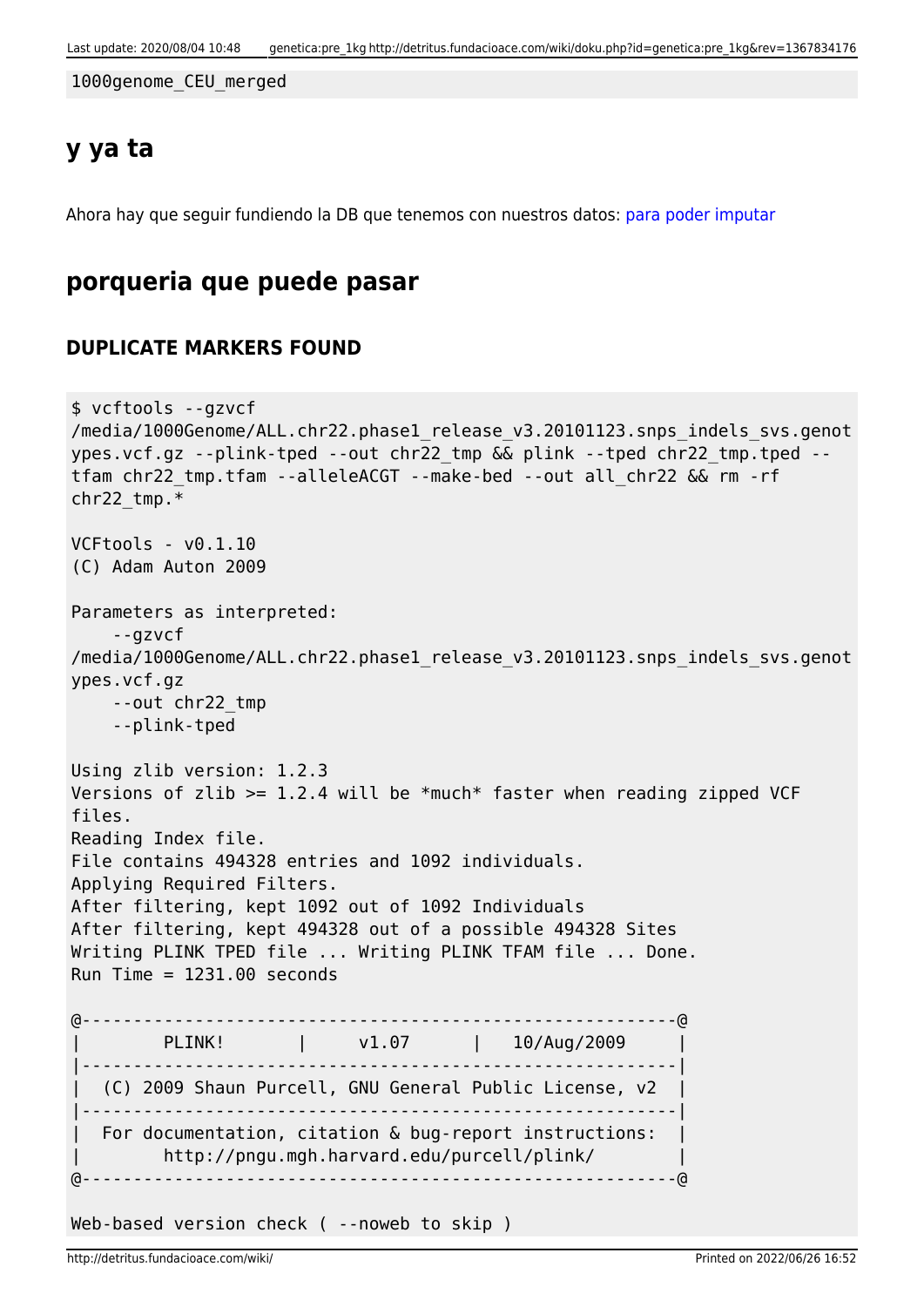Connecting to web... OK, v1.07 is current Writing this text to log file [ all chr22.log ] Analysis started: Thu May 2 09:37:16 2013 Options in effect: --tped chr22\_tmp.tped --tfam chr22\_tmp.tfam --alleleACGT --make-bed --out all\_chr22 Reading pedigree information from [ chr22 tmp.tfam ] 1092 individuals read from [ chr22 tmp.tfam ] 0 individuals with nonmissing phenotypes Assuming a disease phenotype (1=unaff, 2=aff, 0=miss) Missing phenotype value is also -9 0 cases, 0 controls and 1092 missing 0 males, 0 females, and 1092 of unspecified sex Warning, found 1092 individuals with ambiguous sex codes Writing list of these individuals to [ all chr22.nosex ] 494328 (of 494328) markers to be included from [ chr22\_tmp.tped ] \*\*\* WARNING \*\*\* DUPLICATE MARKERS FOUND \*\*\* Duplicate marker name found: [ rs11457237 ] Duplicate marker name found: [ rs113940759 ] Duplicate marker name found: [ rs71904485 ] Before frequency and genotyping pruning, there are 494328 SNPs 1092 founders and 0 non-founders found Total genotyping rate in remaining individuals is 1 0 SNPs failed missingness test ( GENO > 1 ) 0 SNPs failed frequency test (MAF < 0 ) After frequency and genotyping pruning, there are 494328 SNPs After filtering, 0 cases, 0 controls and 1092 missing After filtering, 0 males, 0 females, and 1092 of unspecified sex Writing pedigree information to [ all chr22.fam ] Writing map (extended format) information to [ all chr22.bim ] Writing genotype bitfile to [ all chr22.bed ] Using (default) SNP-major mode Analysis finished: Thu May 2 09:41:48 2013

asi que voy y lo convierto a ascii. <code bash> \$ plink -bfile all chr22 -recode -out all chr22  $\leq$  $\leq$  $\leq$ 

Edito a mano los marcadores dobles ( **En el mismo .bim** ) y pongo una b al segundo. Ejemplo:

22 rs11457237 0 34030843 22 rs11457237b 0 34030846

Ahora deja ver si son el mismo, <code> \$ plink -file all chr22 -twolocus rs11457237a rs11457237b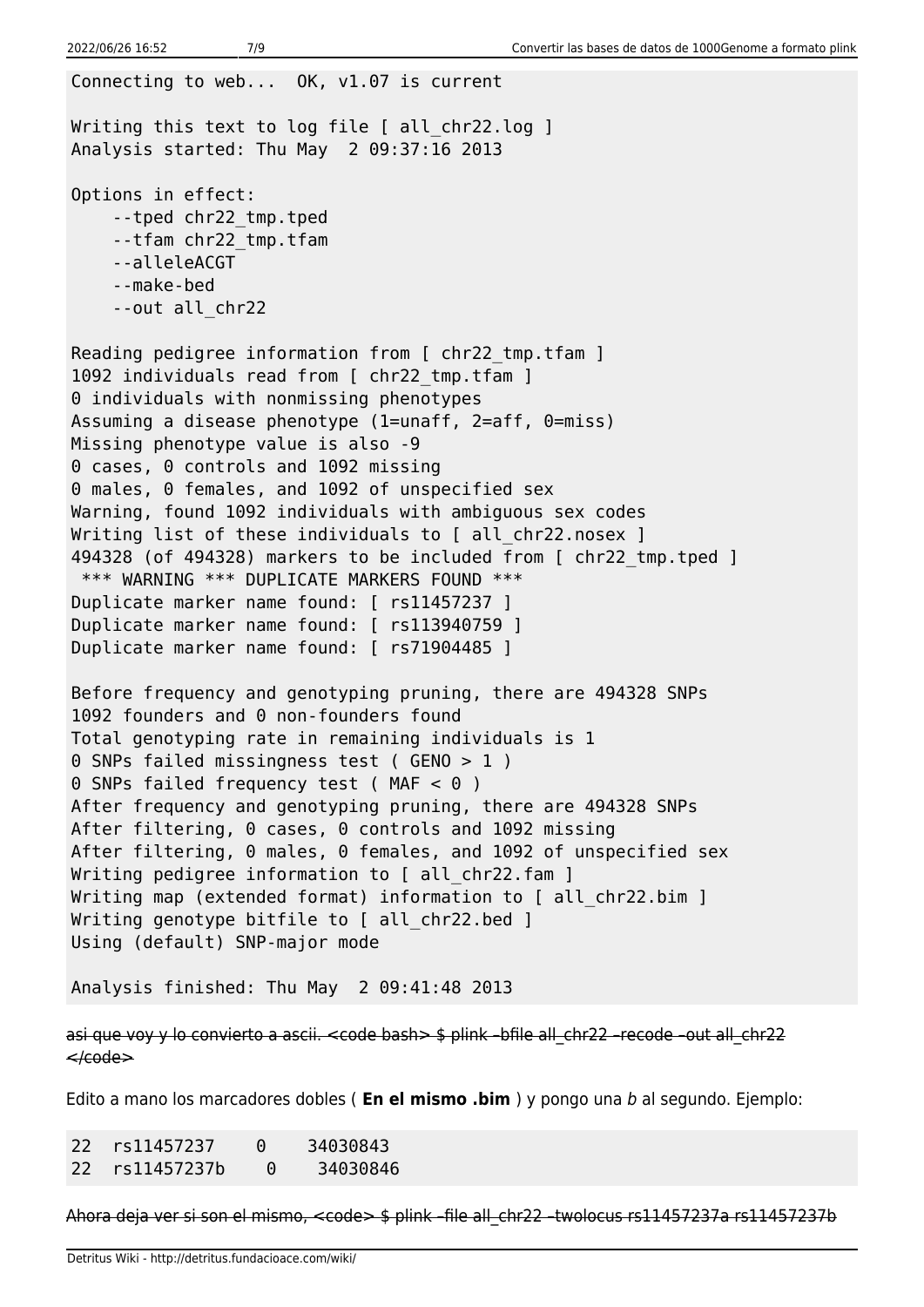```
-\text{allow-no-sex} \leq \text{code>}
```
Bueno esta parte no la entendi asi que voy a borrar uno de los duplicados utilizando el criterio loreal (Because I'm worth it).

\$ cat rmsnps.txt rs11457237b rs113940759b rs71904485b \$ plink --bfile all\_chr10 --merge-list allfiles.txt --make-bed --out 1000genome\_all\_merged --exclude rmsnps.txt --allow-no-sex @----------------------------------------------------------@ PLINK! | v1.07 | 10/Aug/2009 |----------------------------------------------------------| | (C) 2009 Shaun Purcell, GNU General Public License, v2 | |----------------------------------------------------------| For documentation, citation & bug-report instructions: | http://pngu.mgh.harvard.edu/purcell/plink/ | @----------------------------------------------------------@ Web-based version check ( --noweb to skip ) Recent cached web-check found... OK, v1.07 is current Writing this text to log file [ 1000genome all merged.log ] Analysis started: Fri May 3 12:56:36 2013 Options in effect: --bfile all\_chr10 --merge-list allfiles.txt --make-bed --out 1000genome\_all\_merged --exclude rmsnps.txt --allow-no-sex Reading map (extended format) from [ all chr10.bim ] 1882663 markers to be included from [ all\_chr10.bim ] Reading pedigree information from [ all chr10.fam ] 1092 individuals read from [ all\_chr10.fam ] 0 individuals with nonmissing phenotypes Assuming a disease phenotype (1=unaff, 2=aff, 0=miss) Missing phenotype value is also -9 0 cases, 0 controls and 1092 missing 0 males, 0 females, and 1092 of unspecified sex Warning, found 1092 individuals with ambiguous sex codes Writing list of these individuals to [ 1000genome all merged.nosex ] Reading genotype bitfile from [ all chr10.bed ] Detected that binary PED file is v1.00 SNP-major mode Using merge mode 1 : consensus call (default) Detected that binary PED file is v1.00 SNP-major mode